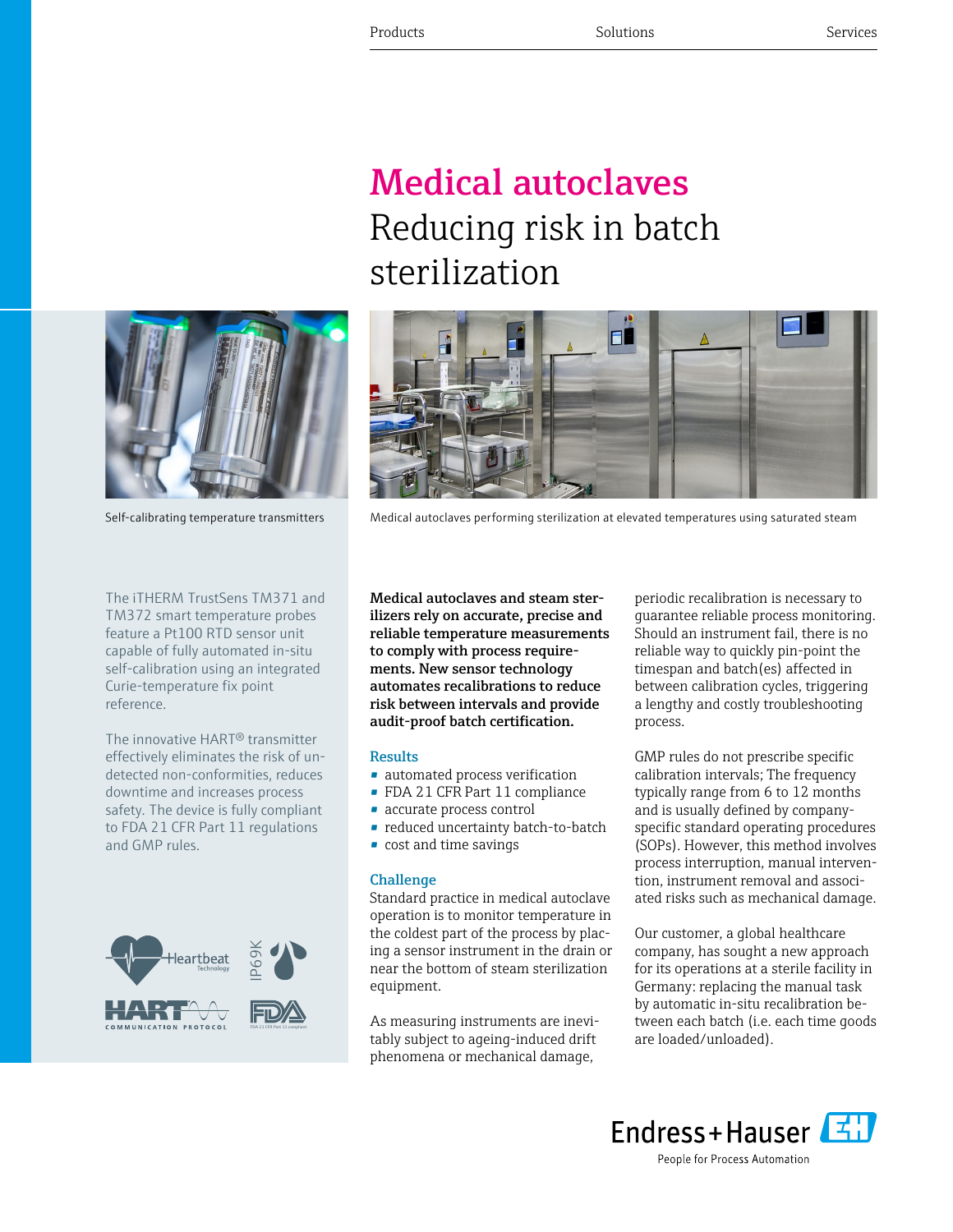Keeping the instrument in place effectively eliminate the risk of mechanical damage related to manipulation and saves valuable resources while increasing process compliance.

Endress+Hauser has provided a sample instrument that fulfills the application requirements:

- traceable calibration documentation
- FDA compliance
- DIN EN 285 compliance
- hygienic design
- minimum insertion length
- minimum response time

Our solution A self-calibration method that uses the Curie temperature (Tc) of a reference material as the built-in fix point temperature reference.

This physical principle guarantees that the reference material is not subject to change (i.e. fix point). By design, the cell is also protected against chemical contamination inside the sensor tip itself. Because the Tc of the reference material is a constant, it is used as a traceable calibration reference.

#### Guidance

According to EMA [1] and US Pharmacopeia [2] guidelines, steam sterilization is the preferred method when the material to be sterilized is capable of withstanding these high temperatures.

[1] European Commission. "EudraLex Vol. 3: Sterilisation of the Medicinal Product, Active Substance, Excipient and Primary Container." 6 March 2019. https://www.ema.europa.eu/en/ documents/scientifi c-guideline/ guideline-sterilisation-medicinalproduct-active-substanceexcipientprimary-container\_en.pdf

[2] United States Pharmacopeia. USP Chapter <71>: Sterility Tests. A trial phase has successfully demonstrated that the self-calibrating instrument performed well above expectations.

On average, during it's one month installation period and 600 operation hours, the instrument performed approximately 80 successful in situ self-calibrations. This equates to an average of nearly two batches and two calibrations per day.

Curie temperature Once the reference material reaches the Tc, the material undergoes a phase change associated with a change in its electrical properties (capacity). The selfcalibrating sensor's electronics unit detects this change in properties automatically and compares the temperature measured by a Pt100 sensor - a resistance temperature detector with a resistance (R) of  $100 \Omega$ at 0 °C - with the known Tc (Figure 1).

Self-calibration is performed automatically when the process temperature drops below the nominal Tc of the device. A flashing green LED indicates that the self-calibration process is in progress. Once complete, the transmitter saves the calibration results in its built-in memory.

This in-line self-calibration makes it possible to continuously and repeatedly monitor changes to the properties of the Pt100 sensor and the electronics unit. Because the in-line calibration is performed under real ambient or process conditions (e.g. heating of the electronics unit), the result is more in line with the actual function than a sensor calibration performed under laboratory conditions.

The device's data (process temperature, number of calibrations completed, calibration deviation factor) can be transferred directly to the process control system or to a suitable data manager capable of handling data in accordance with FDA integrity requirements.

A calibration certificate can be automatically created for each self-calibration. The automatically generated calibration certificate can be precisely

#### Process verification

Industry regulatory bodies provide clear guidance for sterilization process methods. Verification of sterilization procedures involves control and monitoring of activities performed.

The FDA stipulates: "Sterilization parameters which may need to be monitored and controlled include: time, temperature, pressure, load configuration, and humidity"

Source:

[https://www.fda.gov/](https://www.fda.gov/sterilization-process-controls) [sterilization-process-controls\)](https://www.fda.gov/sterilization-process-controls)

#### Temperature monitoring

The US CDC guidance on temperature and time parameters stipulates:

"The two common steam-sterilizing temperatures are 121 °C (250 °F) and 132 °C (270 °F). These temperatures [...] must be maintained for a minimal time to kill microorganisms. Recognized minimum exposure periods [...] are 30 minutes at 121 °C (250 °F) in a gravity displacement sterilizer or 4 minutes at 132 °C (270 °F) in a prevacuum sterilizer."

#### Source:

[https://www.cdc.gov/infectioncon](https://www.cdc.gov/infectioncontrol/guidelines/disinfection/sterilization/steam.html)[trol/guidelines/disinfection/steriliza](https://www.cdc.gov/infectioncontrol/guidelines/disinfection/sterilization/steam.html)[tion/steam.html](https://www.cdc.gov/infectioncontrol/guidelines/disinfection/sterilization/steam.html))

assigned to every sterilization batch, providing not only traceable documentation - proof that the temperature sensor is functioning correctly at that particular time - but also evidence of the sterility of the batch, since selfcalibration is only completed if the temperature at the sensor also reaches the required sterilization temperature.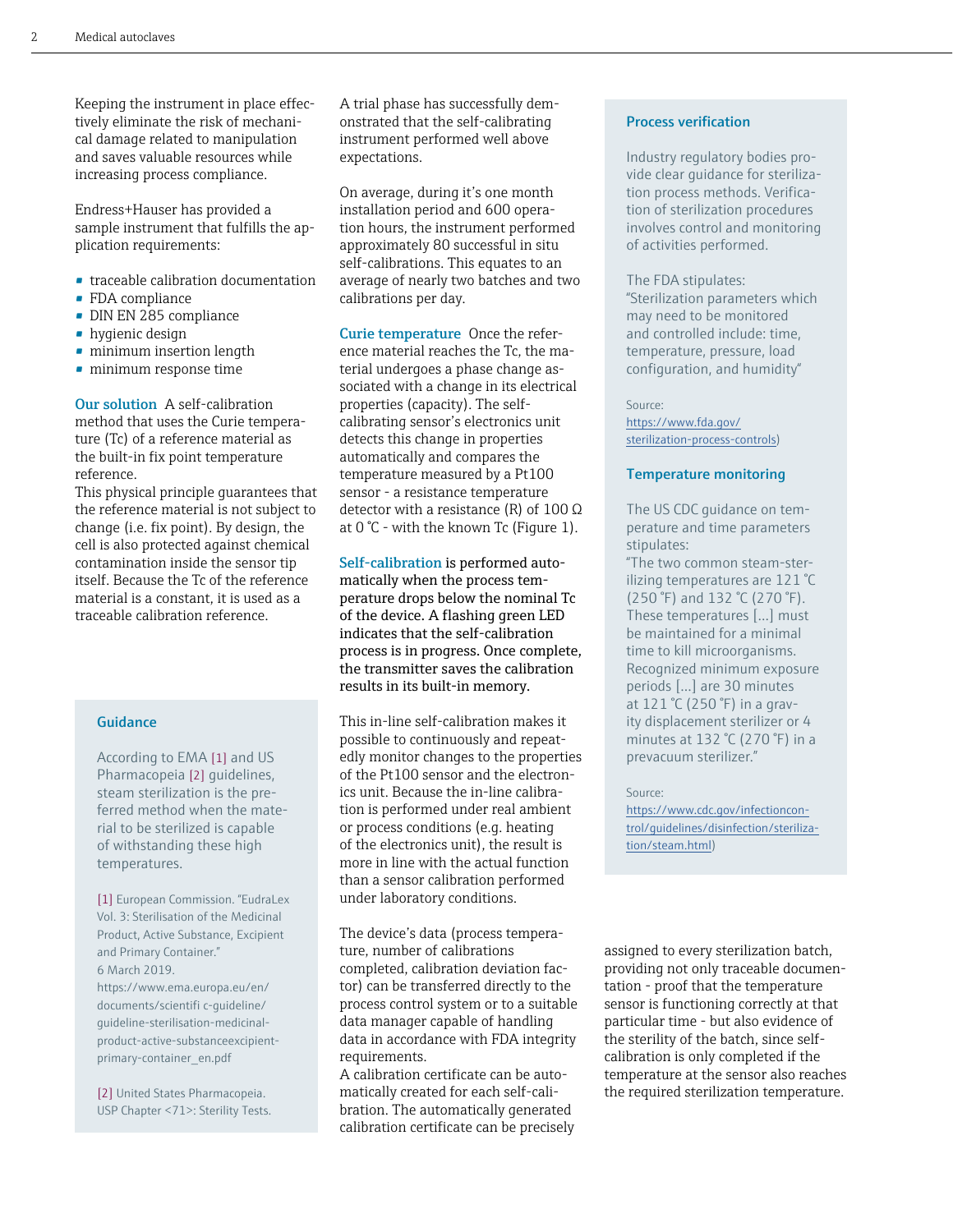

The automatic self-calibration function requires slow temperature changes in the process. As shown in Figure 1, the optimum cooling rate for sensor calibration is between –0.5 K/min and –16.5 K/min. In the case of the steam sterilizer, the calibration point of the self-calibrating sensor was 118 °C, which is very close to the sterilization temperature of 123 °C (see Figure 2). The automatic calibration was therefore performed within the range of the desired sterilization process parameters. The temperature elevated through the calibration point of 118 °C and crossed it on it's way down during the cooling phase after sterilization cycle, triggering the calibration process.

Installation Typically in a steam sterilizer, four to six temperature sensors are installed in different locations and for different purposes. For the study, the self-calibrating sensor was installed at the coldest point in the autoclave, next to an existing sensor to establish a second temperature reference (see Figure 3).

During qualification of a sterilizer, temperature mapping is usually carried out to determine the worst positioning of the sensor. That position was determined to be on the chamber floor near the door.

Data analysis Upon completion of the study, all data were collected and analyzed. The probe was calibrated in

an accredited calibration lab before and after the study. All 80 performed calibrations were successful, and the sensor accuracy was well within specified limits. The calibration results were more accurate than a class AA Pt100 sensor, considering that a state-of-the-art digital temperature transmitter typically adds uncertainty of  $\pm 0.1$  K.

Neither the laboratory calibrations before and after the test, nor the trendline of the automatic calibrations showed any significant sign of wear or drift. Overall, the study was successful and the sensor was found suitable for sterilization processes.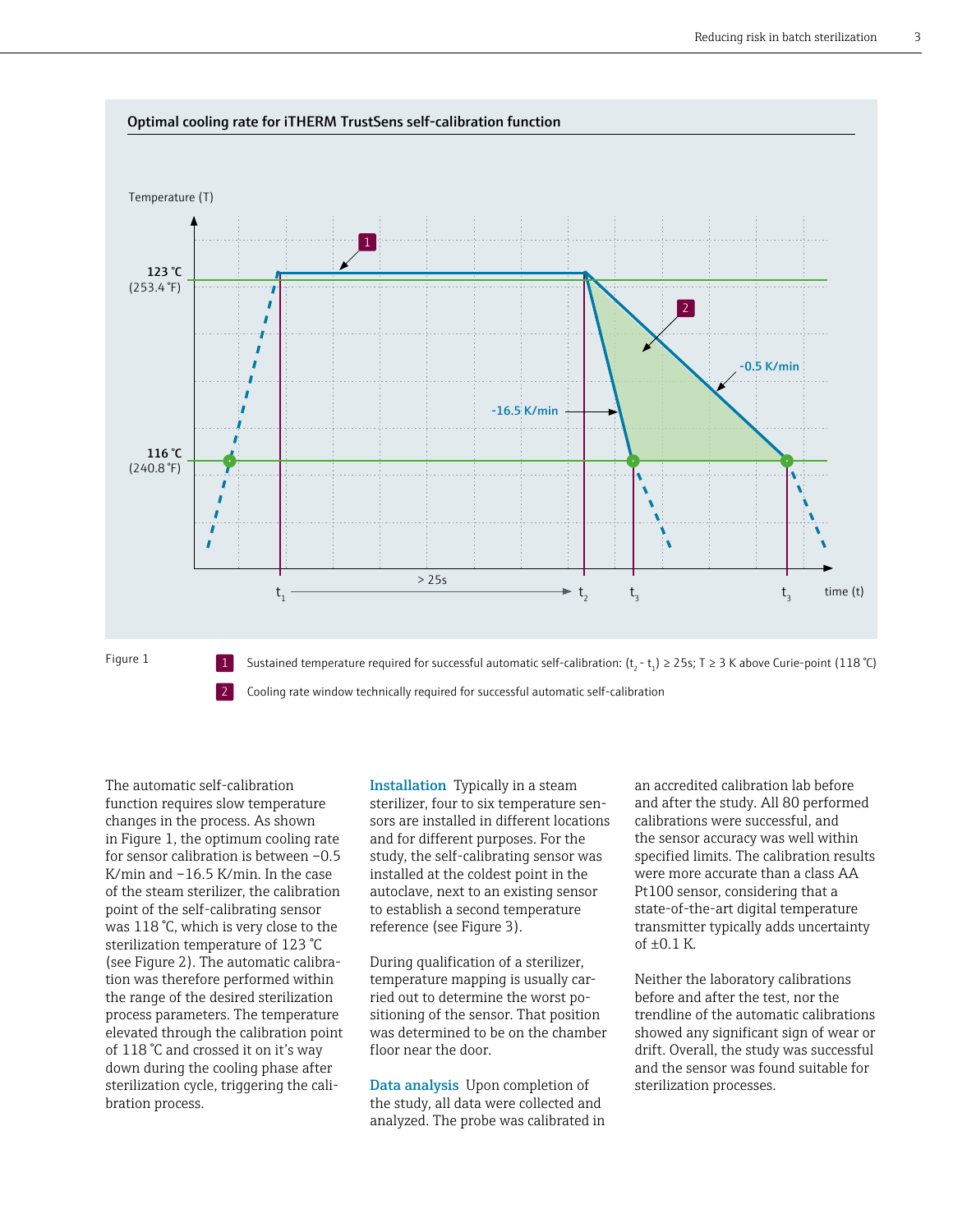

*"It is no industry secret that the biggest risks for a thermometer in a hygienic system arise from the conventional calibration process itself."*

Dietmar Saecker, Senior Product and Application Expert Endress+Hauser Temperature+System Products

Methods and risks To definitively assess the benefits of automatic inprocess self-calibration instruments, it is advisable to look at the method commonly used today. To check the accuracy of thermometers for hygienic applications, companies often use dry block calibrators for on-site calibration.

However, the manual method bears an often overlooked source of risk: Opening the devices, removing the insert, connecting and disconnecting electrical contacts, introducing the thermometer into the calibrator, or transporting the thermometer to the laboratory increases the likelihood of mechanical damage, such as from impact.

Furthermore, manual calibration procedures are always prone to a measurement uncertainty of approximately ±0.75 K, even when performed

To determine the uncertainty of measurement that a calibration of this kind can have, it is advisable to refer to the website of a national accreditation institute, such as the Deutsche Akkreditierungsstelle GmbH (DAkkS). The directory of accredited bodies also lists numerous companies specialized in performing on-site calibrations.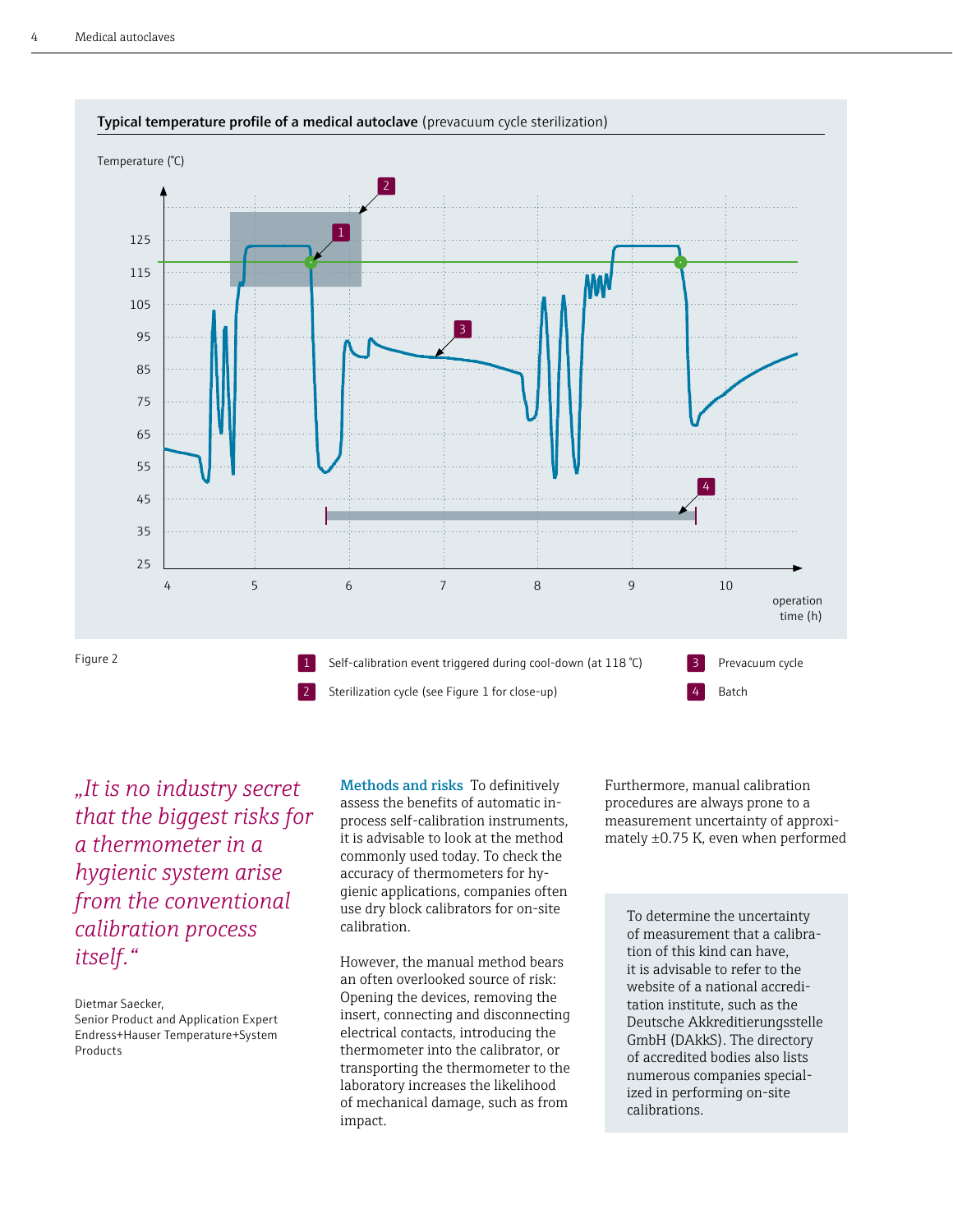to industry standards by highly-skilled professionals.

A direct comparison between both approaches reveals the following: Given its far lower uncertainty of measurement, an in-process single-point calibration ( $\pm$ 0.35 K) provides a more reliable statement of conformity than a manual check performed at three points using a dry block calibrator (±0.75 K), particularly for the critical temperature range around the sterilization temperature; this conclusion is especially true if we consider whether calibration is performed manually once a year or automatically with every sterilization cycle.

If the critical temperature sensor is working as expected, that would lead to more than 1,100 calibrations per year, not including the manual standard calibration completed periodically (e.g. once a year) as per standard operating procedures (SOPs).

Calibration automatically performed with every batch ensures that a damaged thermometer is promptly detected. If the sensor verifies its accuracy and the calibration counter has increased, this indicates that the sterilization was successful. However, if the thermometer gives incorrect results, a warning message is generated by the transmitter, immediately alerting the user of a problem with the current batch. This batch can subsequently be discarded or repeated, assuming a second cycle is possible.

In contrast, if normal calibration intervals used in conventional systems (e.g., once a year) are used, a thermometer identified as faulty after a manual calibration cannot be linked to a single batch. Instead, all batches that have been sterilized since the last calibration event have to be incorporated into the deviation investigation. This results in complex root-cause analyzes and, at worst, product recalls, causing considerable expense and damage to the brand.



Figure 3: Position of the temperature sensor inside the sterilizer

Valuable data Self-calibrating thermometers, when connected to a modern process control system or secure data manager, can provide other data in addition to temperature measurement values. Using the HART protocol, it is also possible to collect 'calibration counter' and 'last recorded calibration deviation' event values. When these values are continuously queried, an alarm can be generated if the calibration deviation exceeds an established limit. The date and time of the calibration can be checked in a connected system because the deviation is marked at the moment when the calibration counter increases by 1.

With this technology, it is possible to generate an online calibration certificate that can be viewed any time on site, in the network or even in a secure cloud.

Conclusion The study conducted in a medical autoclave showed successful results concerning the implementation of a self-calibrating thermometer in sterilization processes. The overall process control was increased, which should be a main goal for any pharmaceutical company.

Some considerations regarding cost have been assessed. For a typical application, the return on investment should be reached after approximately 1.5 years, assuming all temperature sensors for one sterilizer are replaced with self-calibrating temperature sensors.